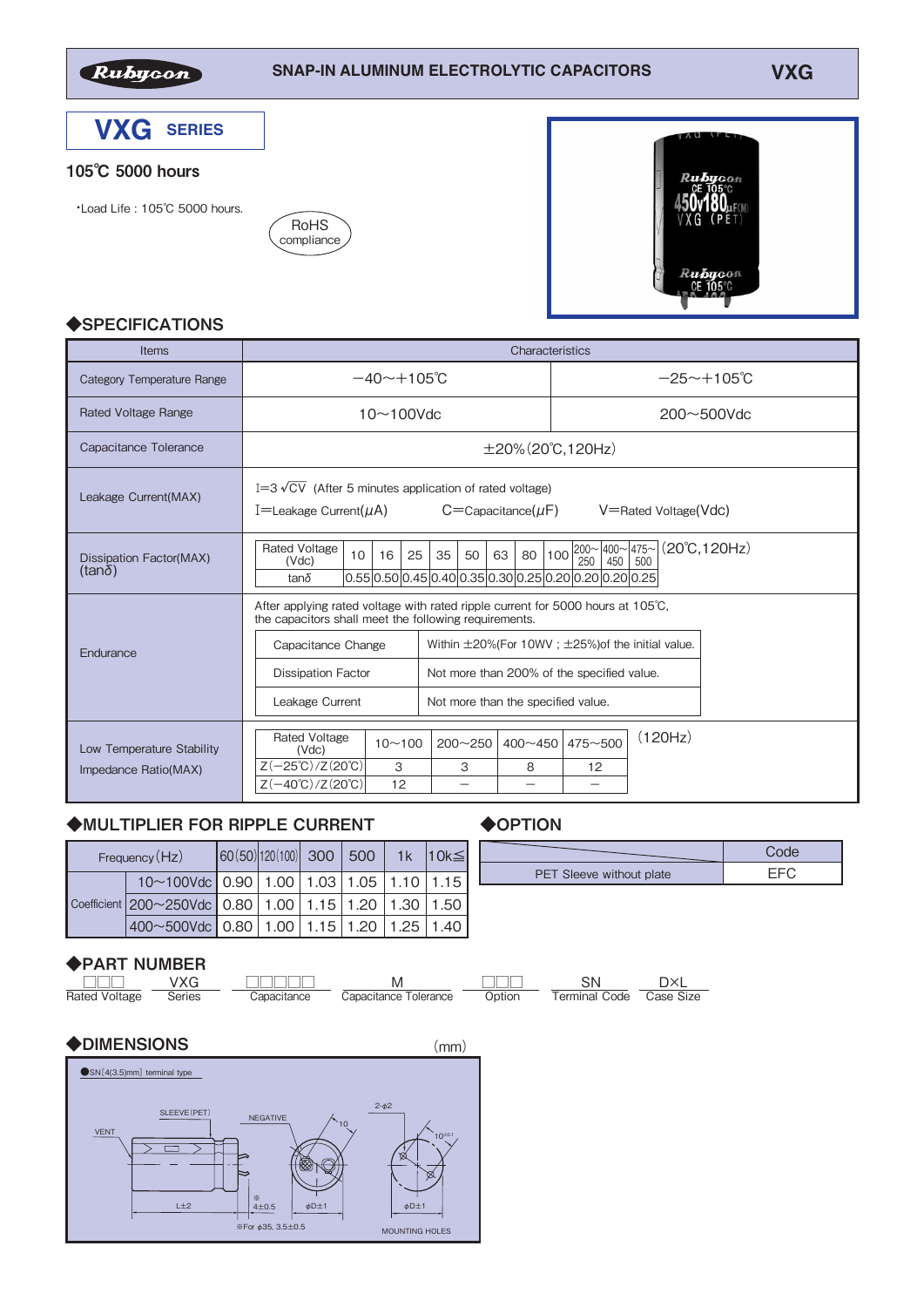# ◆**STANDARD SIZE**

| Vdcl                           |                                       |  |           |  |                                  |           |            |           |            |           |                                  |  |                                  |  |            |  |  |
|--------------------------------|---------------------------------------|--|-----------|--|----------------------------------|-----------|------------|-----------|------------|-----------|----------------------------------|--|----------------------------------|--|------------|--|--|
| $\phi_{\rm D}$<br>$Cap(\mu F)$ | $\phi$ 22                             |  | $\phi$ 25 |  |                                  | $\phi$ 30 |            | $\phi$ 35 |            | $\phi$ 22 | $\phi$ 25                        |  | $\phi$ 30                        |  | $\phi$ 35  |  |  |
| 5600                           |                                       |  |           |  |                                  |           |            |           | 22×25 1.44 |           |                                  |  |                                  |  |            |  |  |
| 6800                           |                                       |  |           |  |                                  |           |            |           | 22×30 1.66 |           |                                  |  |                                  |  |            |  |  |
| 8200                           | 22×25 1.36                            |  |           |  |                                  |           |            |           |            |           | 22×30 1.79 25×25 1.67            |  |                                  |  |            |  |  |
| 10000                          | 22×3011.65                            |  |           |  |                                  |           |            |           |            |           | 22×35 2.08 25×30 2.07            |  |                                  |  |            |  |  |
| 12000                          | 22×35 1.85 25×25 1.82                 |  |           |  |                                  |           |            |           |            |           | 22×40 2.36 25×35 2.37 30×25 2.13 |  |                                  |  |            |  |  |
| 15000                          | 22×40 2.12 25×30 2.11 30×25 2.14      |  |           |  |                                  |           |            |           |            |           | 22×45 2.69 25×40 2.72 30×30 2.54 |  |                                  |  |            |  |  |
| 18000                          | 22×45  2.40  25×35  2.32  30×30  2.37 |  |           |  |                                  |           |            |           |            |           | 25×45 3.06 30×35 3.02 35×30 3.09 |  |                                  |  |            |  |  |
| 22000                          |                                       |  |           |  | 25×40 2.59 30×30 2.73            |           |            |           |            |           |                                  |  | 25×50 3.39 30×40 3.46 35×30 3.31 |  |            |  |  |
| 27000                          |                                       |  |           |  | 25×45 3.01 30×35 3.13 35×30 3.05 |           |            |           |            |           |                                  |  | 30×45 3.88 35×35 3.85            |  |            |  |  |
| 33000                          |                                       |  |           |  | 25×50 3.43 30×40 3.53 35×35 3.49 |           |            |           |            |           |                                  |  | 30×50 4.33 35×40 4.33            |  |            |  |  |
| 39000                          |                                       |  |           |  | 30×45 3.78 35×40 3.96            |           |            |           |            |           |                                  |  |                                  |  | 35×45 4.96 |  |  |
| 47000                          |                                       |  |           |  | 30×50 4.58 35×45 4.60            |           |            |           |            |           |                                  |  |                                  |  | 35×50 5.49 |  |  |
| 56000                          |                                       |  |           |  |                                  |           | 35×50 5.06 |           |            |           |                                  |  |                                  |  |            |  |  |

| Vdcl                     |            | 25                               |                                  |            | 35                    |                                  |           |                       |  |  |  |  |
|--------------------------|------------|----------------------------------|----------------------------------|------------|-----------------------|----------------------------------|-----------|-----------------------|--|--|--|--|
| $\phi$ D<br>$Cap(\mu F)$ | $\phi$ 22  | $\phi$ 25                        | $\phi$ 30                        | $\phi$ 35  | $\phi$ 22             | $\phi$ 25                        | $\phi$ 30 | $\phi$ 35             |  |  |  |  |
| 2700                     |            |                                  |                                  |            | 22×25 1.29            |                                  |           |                       |  |  |  |  |
| 3300                     |            |                                  |                                  |            | 22×30 1.54            |                                  |           |                       |  |  |  |  |
| 3900                     | 22×25 1.31 |                                  |                                  |            |                       | 22×35 1.77 25×25 1.55            |           |                       |  |  |  |  |
| 4700                     | 22×30 1.55 |                                  |                                  |            | 22×40 2.01 25×30 1.87 |                                  |           |                       |  |  |  |  |
| 5600                     |            | 22×35 1.77 25×25 1.56            |                                  |            |                       | 22×45 2.25 25×35 2.18 30×25 1.80 |           |                       |  |  |  |  |
| 6800                     |            | 22×40 2.02 25×30 1.88            |                                  |            |                       | 22×50 2.49 25×40 2.45 30×30 2.28 |           |                       |  |  |  |  |
| 8200                     |            | 22×45 2.27 25×35 2.18 30×25 1.92 |                                  |            |                       | 25×45 2.80 30×35 2.69            |           |                       |  |  |  |  |
| 10000                    |            | 22×50 2.56 25×40 2.53 30×30 2.38 |                                  |            |                       |                                  |           | 30×40 3.04 35×30 2.78 |  |  |  |  |
| 12000                    |            |                                  | 25×45 2.79 30×35 2.70 35×30 2.76 |            |                       |                                  |           | 30×45 3.38 35×35 3.30 |  |  |  |  |
| 15000                    |            |                                  | 30×40 3.13 35×30 3.00            |            |                       |                                  |           | 35×40 3.88            |  |  |  |  |
| 18000                    |            |                                  | 30×45 3.52 35×35 3.50            |            |                       |                                  |           | 35×45 4.40            |  |  |  |  |
| 22000                    |            |                                  | 30×50 3.92 35×40 3.95            |            |                       |                                  |           |                       |  |  |  |  |
| 27000                    |            |                                  |                                  | 35×50 4.72 |                       |                                  |           |                       |  |  |  |  |

| Vdcl                                |                                  | 50 |           |  |                                  |           |                       |           |                                  |           | 63                    |  |                                  |  |                       |  |  |
|-------------------------------------|----------------------------------|----|-----------|--|----------------------------------|-----------|-----------------------|-----------|----------------------------------|-----------|-----------------------|--|----------------------------------|--|-----------------------|--|--|
| $\phi$ <sub>D</sub><br>$Cap(\mu F)$ | $\phi$ 22                        |    | $\phi$ 25 |  |                                  | $\phi$ 30 |                       | $\phi$ 35 |                                  | $\phi$ 22 | $\phi$ 25             |  | $\phi$ 30                        |  | $\phi$ 35             |  |  |
| 1000                                |                                  |    |           |  |                                  |           |                       |           | 22×25 1.10                       |           |                       |  |                                  |  |                       |  |  |
| 1200                                |                                  |    |           |  |                                  |           |                       |           | 22×25 1.17                       |           |                       |  |                                  |  |                       |  |  |
| 1500                                | 22×25 1.21                       |    |           |  |                                  |           |                       |           |                                  |           | 22×30 1.41 25×25 1.38 |  |                                  |  |                       |  |  |
| 1800                                | 22×25 1.28                       |    |           |  |                                  |           |                       |           | 22×35 1.62 25×30 1.63            |           |                       |  |                                  |  |                       |  |  |
| 2200                                | 22×30 1.52 25×25 1.46            |    |           |  |                                  |           |                       |           |                                  |           |                       |  | 22×40 1.85 25×30 1.75 30×25 1.66 |  |                       |  |  |
| 2700                                | 22×35; 1.77 25×30; 1.76          |    |           |  |                                  |           |                       |           | 22×45 2.10 25×35 2.03 30×30 2.01 |           |                       |  |                                  |  |                       |  |  |
| 3300                                | 22×40 2.02 25×30 1.87 30×25 1.72 |    |           |  |                                  |           |                       |           |                                  |           |                       |  | 25×40 2.33 30×30 2.15            |  |                       |  |  |
| 3900                                | 22×45 2.27 25×35 2.20 30×30 2.09 |    |           |  |                                  |           |                       |           |                                  |           |                       |  | 25×45 2.58 30×35 2.46 35×30 2.31 |  |                       |  |  |
| 4700                                |                                  |    |           |  | 25×40 2.43 30×30 2.22            |           |                       |           |                                  |           |                       |  |                                  |  | 30×40 2.82 35×35 2.77 |  |  |
| 5600                                |                                  |    |           |  | 25×45 2.72 30×35 2.58 35×30 2.35 |           |                       |           |                                  |           |                       |  |                                  |  | 30×45 3.22 35×40 3.20 |  |  |
| 6800                                |                                  |    |           |  |                                  |           | 30×40 3.01 35×35 2.91 |           |                                  |           |                       |  |                                  |  | 35×45 3.61            |  |  |
| 8200                                |                                  |    |           |  |                                  |           | 30×50 3.63 35×40 3.36 |           |                                  |           |                       |  |                                  |  | 35×50 3.94            |  |  |
| 10000                               |                                  |    |           |  |                                  |           | 35×45 3.79            |           |                                  |           |                       |  |                                  |  |                       |  |  |
| 12000                               |                                  |    |           |  |                                  |           | 35×50 4.06            |           |                                  |           |                       |  |                                  |  |                       |  |  |

| Vdcl                           |                                  |                       | 80 |           |                       |           | 100        |           |                                  |           |           |  |                       |  |
|--------------------------------|----------------------------------|-----------------------|----|-----------|-----------------------|-----------|------------|-----------|----------------------------------|-----------|-----------|--|-----------------------|--|
| $\phi_{\rm D}$<br>$Cap(\mu F)$ | $\phi$ 22                        | $\phi$ 25             |    | $\phi$ 30 |                       | $\phi$ 35 |            | $\phi$ 22 |                                  | $\phi$ 25 | $\phi$ 30 |  | $\phi$ 35             |  |
| 560                            |                                  |                       |    |           |                       |           | 22×25 1.01 |           |                                  |           |           |  |                       |  |
| 680                            |                                  |                       |    |           |                       |           | 22×30 1.19 |           |                                  |           |           |  |                       |  |
| 820                            | 22×25 1.09                       |                       |    |           |                       |           |            |           | 22×35 1.33 25×25 1.26            |           |           |  |                       |  |
| 1000                           | 22×30 1.29                       |                       |    |           |                       |           |            |           | 22×40 1.56 25×30 1.52 30×25 1.47 |           |           |  |                       |  |
| 1200                           | 22×35 1.48 25×25 1.32            |                       |    |           |                       |           |            |           | 22×45 1.76 25×35 1.76 30×30 1.76 |           |           |  |                       |  |
| 1500                           | 22×40 1.70 25×30 1.74 30×25 1.58 |                       |    |           |                       |           |            |           | 22×50 2.00 25×40 2.03 30×30 1.89 |           |           |  |                       |  |
| 1800                           | 22×45 1.91 25×35 1.86 30×25 1.68 |                       |    |           |                       |           |            |           | 25×45 2.29 30×35 2.19 35×30 2.05 |           |           |  |                       |  |
| 2200                           |                                  | 25×45 2.22 30×30 2.02 |    |           |                       |           |            |           |                                  |           |           |  | 30×40 2.52 35×35 2.48 |  |
| 2700                           |                                  |                       |    |           | 30×35 2.50 35×30 2.18 |           |            |           |                                  |           |           |  | 30×45 2.86 35×40 2.87 |  |
| 3300                           |                                  |                       |    |           | 30×4012.69 35×3512.60 |           |            |           |                                  |           |           |  | 35×45 3.25            |  |
| 3900                           |                                  |                       |    |           | 30×45 2.94 35×40 3.00 |           |            |           |                                  |           |           |  | 35×50 3.56            |  |
| 4700                           |                                  |                       |    |           | 35×45 3.44            |           |            |           |                                  |           |           |  |                       |  |
| 5600                           |                                  |                       |    |           | 35×50 3.72            |           |            |           |                                  |           |           |  |                       |  |

Ripple Current (A r.m.s./120Hz, 105℃)

 $\cos$  Size  $\phi$ D $\times$ L(mm)